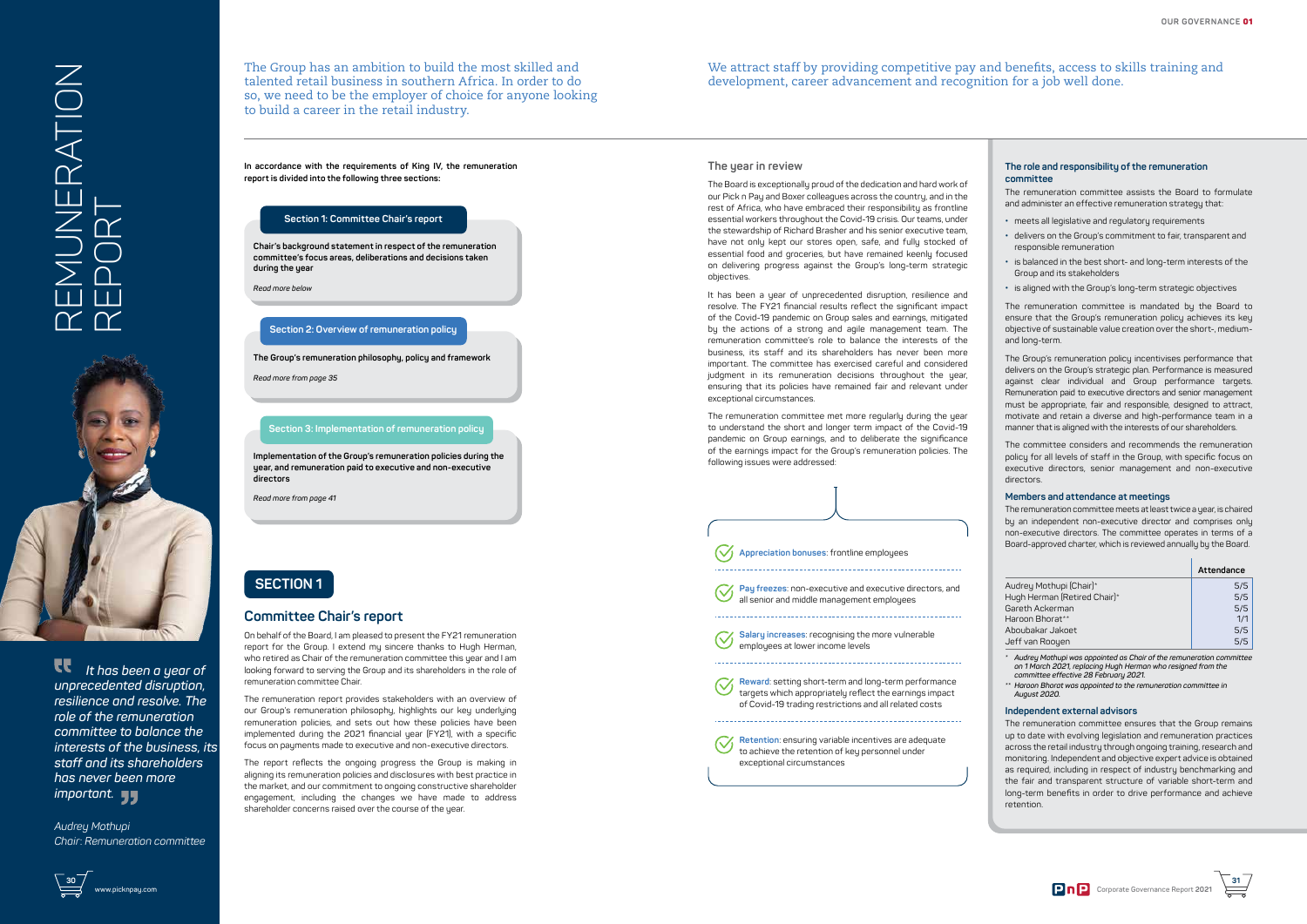**33**

**A small number of shareholders engaged with the remuneration committee before and after the AGM held on 4 August 2020 around the following issues:**

| Shareholder concerns raised                                                                                                                                     | <b>Committee response</b>                                                                                                                                                                                                                                                                                                                                                                                                                                                                                                                |
|-----------------------------------------------------------------------------------------------------------------------------------------------------------------|------------------------------------------------------------------------------------------------------------------------------------------------------------------------------------------------------------------------------------------------------------------------------------------------------------------------------------------------------------------------------------------------------------------------------------------------------------------------------------------------------------------------------------------|
| Chair's fee<br>The value of the non-executive Chair's fee<br>relative to other listed companies in South Africa                                                 | The Chair's fee reflects the active role the Chair plays in formulating and steering the<br>Group's overarching corporate governance framework, with a particular focus on<br>environmental and social responsibility. Please refer to page 44 for further information.                                                                                                                                                                                                                                                                  |
| The tenure of long-serving directors<br>Concerns around the independence of the<br>Group's longer serving directors                                             | The Group has established a good balance between the wisdom and experience of long-<br>standing directors, and the fresh insights from more recent appointees. However, the<br>Board acknowledges that long tenures can create concerns around director<br>independence. Hugh Herman retired as remuneration committee Chair at the end of the<br>year, and relinquished all other committee memberships. Hugh remains as a highly skilled<br>and valued member of the Board. Please refer to pages 7, 8 and 13 for further information. |
| Disclosure of variable incentive scheme<br>performance targets<br>Shareholders asked for the disclosure of FY21<br>short-term and long-term performance targets | The remuneration committee could not disclose FY21 short-term and long-term<br>management performance targets in its report to shareholders last year, as the sales<br>and earnings impact of the Covid-19 pandemic was not reasonably known at the time of<br>the publication of the report. Performance targets have since been determined and are<br>disclosed in full from page 41.                                                                                                                                                  |
| Minimum shareholding requirement<br>(MSR) for executive directors                                                                                               | The Group's long-term share incentive schemes have been effective to date in aligning<br>the interests of executive directors with those of shareholders. An MSR has been included<br>in the CEO contract for Pieter Boone, requiring Pieter to retain 50% of the shares delivered<br>to him under the Group's share incentive schemes, after the settlement of tax. The Group<br>is currently considering an appropriate MSR policy for its broader executive team.                                                                     |
| Employee loans<br>Some shareholders voted against the provision<br>of financial assistance to employees                                                         | The Group provides employees with access to low-interest loans from the Group, under<br>specific responsible lending requirements, primarily to assist with the acquisition of<br>residential property. The Group acknowledges the governance concerns around the<br>provision of financial assistance to employees; however, this broad-based incentive<br>reflects the Group's commitment to the economic upliftment of its employees.                                                                                                 |

**In the below instances, engagement resulted in changes to the remuneration policy in 2021:**

| Shareholder concerns raised                                                                                                                                                                                                                              | Committee response and rationale for change                                                                                                                                                                                                                                                                                                                                                                                                                            |
|----------------------------------------------------------------------------------------------------------------------------------------------------------------------------------------------------------------------------------------------------------|------------------------------------------------------------------------------------------------------------------------------------------------------------------------------------------------------------------------------------------------------------------------------------------------------------------------------------------------------------------------------------------------------------------------------------------------------------------------|
| Executive share option awards<br>Share option awards do not contain performance<br>conditions and, as such, should not be awarded<br>to executive directors                                                                                              | The remuneration committee replaced the share option scheme with a cash retention<br>scheme (CRI) during the year. There will be no further share option awards. The CRI is<br>targeted at the retention of key middle-management personnel with a specific focus on<br>transformation, and no awards will be made to executive or senior management. Please<br>refer to page 38 for further information.                                                              |
| Dividend rights under the forfeitable<br>share plan (FSP)<br>Shareholders indicated a preference for dividend<br>rights to be deferred under long-term incentive<br>schemes, ensuring executives do not receive<br>dividends on shares that do not vest. | The Group received shareholder approval at the 2020 AGM to amend the rules of the<br>Group's forfeitable share plan (now referred to as the restricted share plan), to allow for<br>greater discretion around participant dividend rights. The remuneration committee used<br>this discretion in its 2020 award of long-term incentives, deferring all dividend rights until<br>the successful vesting of the scheme. Please refer to page 39 for further information. |

#### **AGM and shareholder engagement**

The Group's FY20 remuneration policy, remuneration implementation and directors' fees were approved by shareholders at the AGM held on 4 August 2020 as follows:



## **Key focus areas for the remuneration committee this year**

The remuneration committee's deliberations this year were dominated by the financial and operational impacts of the Covid-19 pandemic, and the committee's clear objective of providing staff at all levels of the business with fair and responsible remuneration under difficult circumstances, with a keen focus on the retention of key talent over the longer term.

#### **The following were the key focus areas of the remuneration committee during the year:**

- **•** The fair and considered application of voluntary and structured severance programmes, implemented to further the Group's productivity and efficiency objectives under the Group's modernisation programme, Project Future
- **•** The review of the Group's performance against its employment equity and gender targets, including an analysis of underlying statistical data to ensure race and gender pay parity across all levels of the business
- **•** Reviewed and approved FY21 salary freezes for executive and senior management, and fair and responsible increases for staff at lower income levels
- **•** Reviewed and approved the FY21 short-term incentive targets
- **•** Reviewed and approved the Group's 2020 cash retention scheme (CRI) award to key members of middle-management
- **•** Revised the long-term incentive targets for the Group's outstanding forfeitable share plan awards, as a consequence of the financial impact of the Covid-19 pandemic
- **•** Reviewed and approved the 2020 award of long-term share incentives to executive and senior management under the Group's restricted share plan, with deferred dividend rights, and appropriate long-term performance targets
- **•** Formulated appropriate retirement packages for CEO Richard Brasher and CISO Richard van Rensburg, including the early delivery of long-term share incentives and the payment of retirement gratuities. The remuneration committee extends its sincere thanks to Richard Brasher and Richard van Rensburg for their valuable contributions, and particularly to CEO Richard Brasher for his incredible leadership over the Covid-19 crisis. The committee wishes them well in their retirement.

**•** Reviewed and approved the remuneration package for new CEO Pieter Boone, in line with industry benchmarks, and in consultation with independent and objective executive remuneration experts. Read more about the Group's use of remuneration experts on page 35

Please refer to the implementation report from page 41 for details on all the key decisions reached.

The remuneration committee is satisfied that it has met its responsibilities in terms of its Board charter, and that the remuneration policies it has applied have fulfilled the objective of fair and responsible remuneration in a difficult environment and under complex circumstances.

#### **Looking ahead**

The remuneration committee remains confident that its remuneration policies are aligned with the Group's strategic objectives, and are effective in incentivising and retaining key senior talent over the longer term. The remuneration committee will continue to review and evolve the Group's remuneration policies in a measured and responsible manner that considers the needs of all stakeholders.

#### **Future focus areas**

We will continue to **differentiate reward in terms of performance and address under-performance** – this includes undertaking a thorough review of our performance appraisal process

Our **focus on the development and retention of key successors** will continue, as emphasised by the CRI **Diversity among senior leaderships** remains critical, with a **focus** 

**on gender and race**  

We will continue to ensure **fair and equitable remuneration practices**

#### **Audrey Mothupi**

Chair: Remuneration committee

27 May 2021

As required by King IV and the JSE Listings Requirements, Section 2 and Section 3 will be presented separately to our shareholders for non-binding votes at the AGM on 28 June 2021. In the event that either the remuneration policy or the implementation report receives 25% or more dissenting votes, the Group will take the following steps: 

**1 Issue a SENS announcement regarding the outcome of the AGM voting results**

**Invite our dissenting shareholders to engage formally with the Group's remuneration committee**

**Schedule collective and/or individual shareholder for the dissenting votes, and take all reasonable steps** 

**to resolve legitimate shareholder concerns**





**Provide participating shareholders with a formal response, noting all the concerns raised and providing detailed responses where changes** 

**will be made to address concerns**

**4**

The remuneration committee values open and constructive engagement with shareholders. We encourage shareholders to engage with management and the committee on all material remuneration concerns to ensure that shareholders are fully informed when voting on the Group's remuneration policy and the application thereof. Please direct all comments and queries to our Company Secretary via email at **demuller@pnp.co.za**.

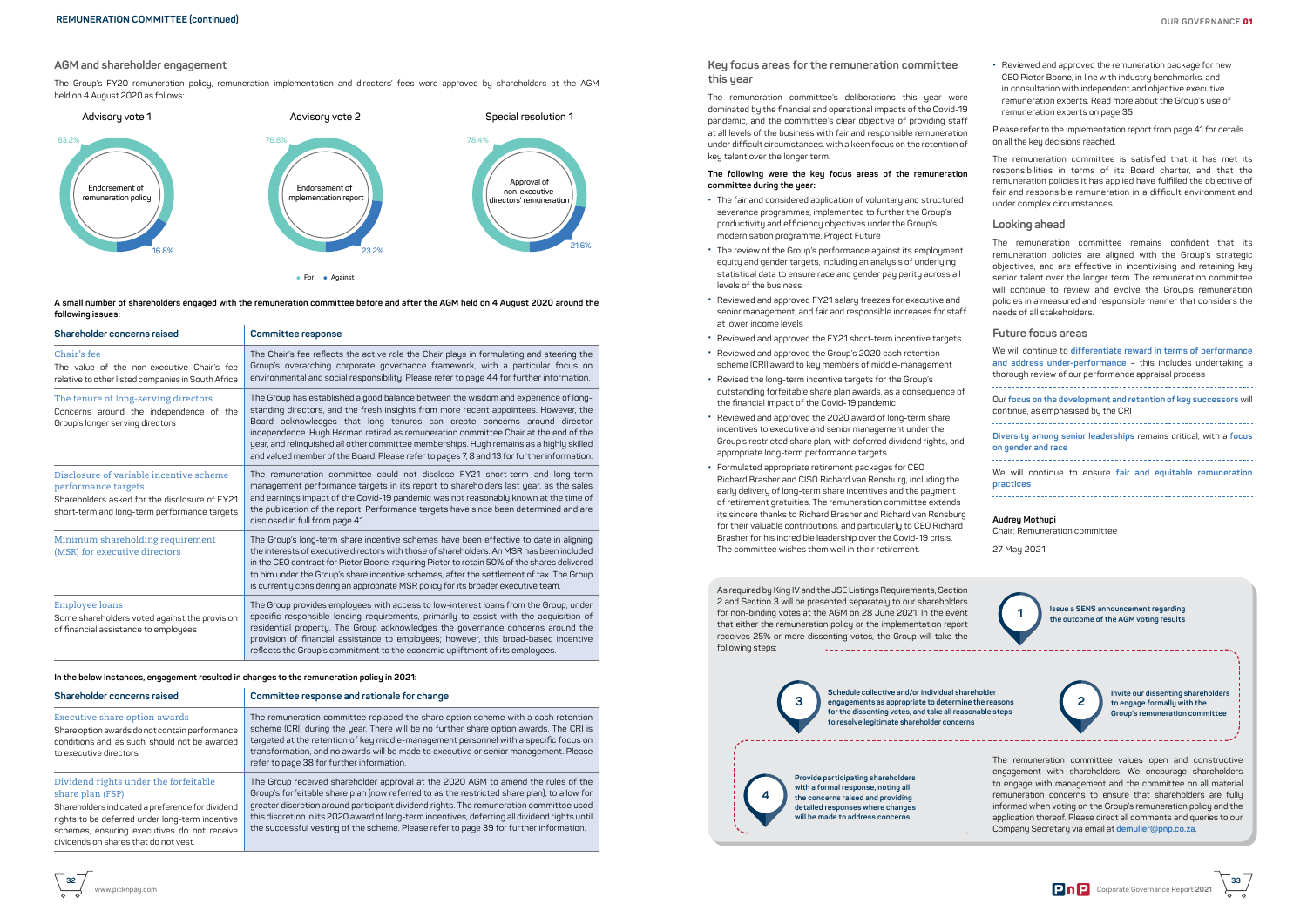

- **•** The Group provides equal opportunities to people from all walks of life, to ensure our team adequately reflects the communities we serve.
- **•** Remuneration packages at all levels are designed to attract, develop, motivate and retain the most talented staff in the retail industry.

# **SECTION 2 Overview of remuneration policy**

#### **Remuneration philosophy**

**The Group's remuneration philosophy is to build a diverse and high-performance team, that is fairly rewarded and incentivised to deliver on the Group's strategic objectives over the short, medium and long-term.** 

The Group's framework of remuneration policies is designed to provide our employees with fair and balanced reward that recognises the attainment of short-term goals, while incentivising long-term sustainable value creation.

The interests of our team are aligned with those of our shareholders through governance practices, which include the following key principles:

#### **Employment equity participation – %**

• **Executive and top management** • **Senior and middle management**  • **Professionally qualified junior management** • **Skilled technical junior management**



## **Developing diversity and talent**

- **•** The Group is committed to building a high-performance culture that rewards efficiency and productivity.
- **•** Regular reviews are undertaken to ensure operational efficiency and cost discipline is achieved through ongoing improvements in employee structures, employee scheduling and the centralisation of support services.
- **•** Group and individual performance targets increasingly focus on key measures of employee efficiency and productivity.

#### **Efficient and productive workforce**

- **•** Executive directors are fairly rewarded for creating and delivering sustainable shareholder value over the short, medium and longer-term, in line with the Group's strategic objectives.
- **•** The executive team is not unduly rewarded where performance does not meet expectations.
- **•** The remuneration committee strives to find a reasonable balance to retain key executives and attract quality executives from outside the business, to ensure delivery against the Group's strategic objectives.
- **•** Long-term share incentive schemes align executive and shareholder interest and promote a culture of executive share ownership.

#### **Responsible executive remuneration**

- **•** The Group provides a fair wage for all members of staff to help our people succeed both in and outside of work.
- **•** Guaranteed pay and variable benefits are benchmarked against industry norms to ensure our staff are rewarded competitively in relation to the broader employment market, and the retail industry specifically.
- **•** Independent experts assist with remuneration benchmarking to ensure that decisions are objective and fair. Advisors include PWC, REMchannel and DG Capital. Remuneration is generally positioned at the market median, with key or scarce skills remunerated in the upper quartile of the market.
- **•** The Group is committed to furthering the economic empowerment and well-being of employees and as such the provision of retirement and health care benefits is a key part of our employee value proposition, alongside opportunities for ongoing skills development, bursaries and study grants.
- **•** Comprehensive statistical analysis is performed on an ongoing basis at all levels of staff (with reference to the scale of each role and the experience and tenure of each staff member) to identify and correct any differential pay rates based on either race or gender, and to ensure employees are always rewarded fairly in relation to their peers, in adherence to the principle of equal pay for equal value.
- **•** There is equal opportunity across the Group for growth and development and staff are recognised and advanced based on merit.

**As a responsible corporate citizen, proud of our history and commitment to all our employees and being an ambassador for employment equity, we devote the necessary focus to important issues of employment equity, gender equity and pay parity.**

#### **Our commitment to employees:**

We take deliberate action to achieve employment equity and gender targets

**W** We are equitable in our recruitment

 $\left(\bigvee_{k=1}^{\infty} \mathbb{V}_{k=1}\right)$  We guarantee equal pay for equal work

*C* Everybody has the opportunity to progress in the Group



### **Fair and equitable remuneration**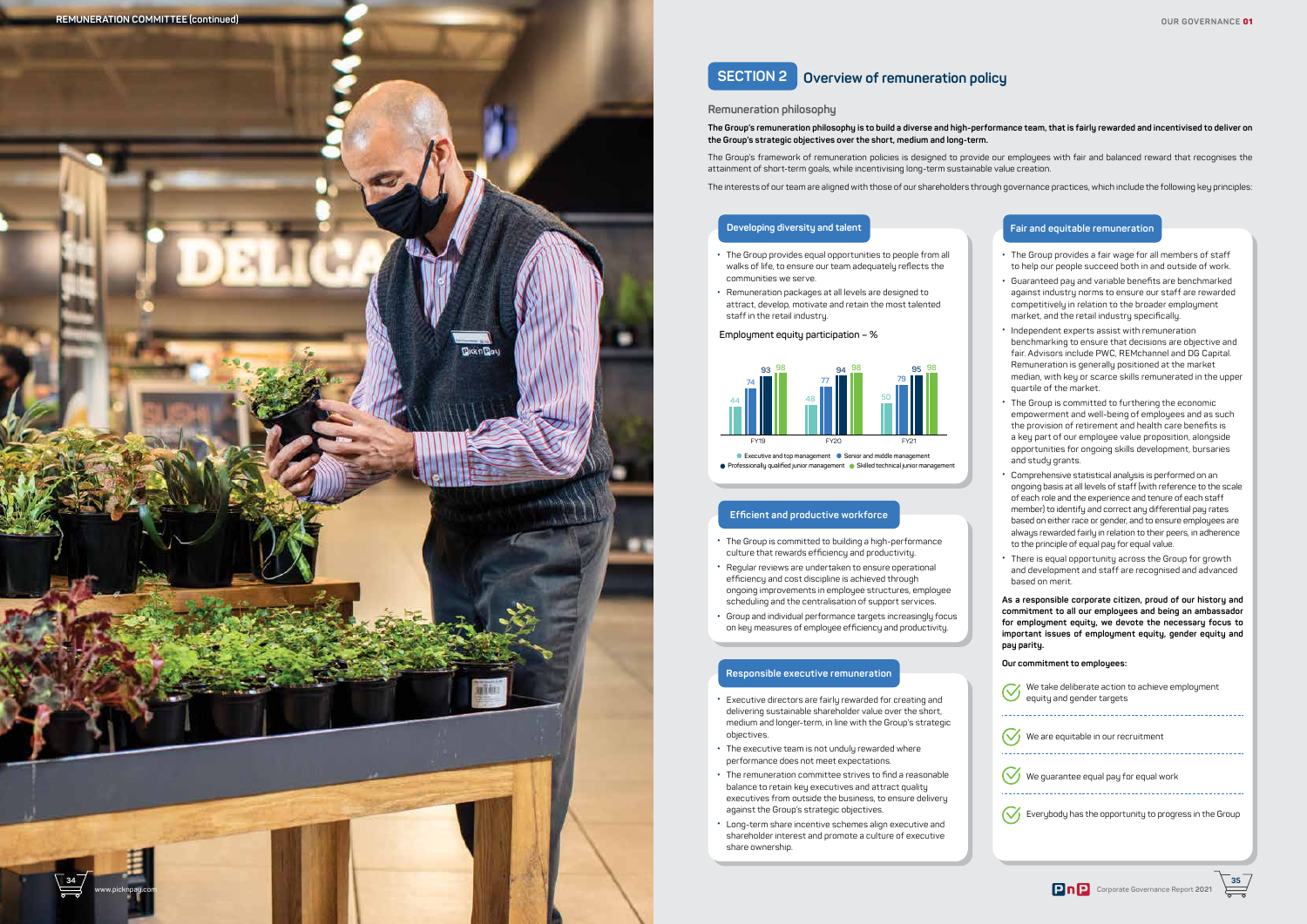

## **Remuneration mix**

Remuneration is balanced between guaranteed remuneration and variable short- and long-term incentives in order to align employee and shareholder interests over the long term.

In order to achieve a high-performance culture, a higher proportion of variable remuneration is applied to senior management personnel to drive performance, with a greater emphasis on guaranteed pay (GP) for middle and junior management.

Variable remuneration consists of short-term incentives (STI) and long-term incentives (LTI) and is considered "at risk pay" as it is dependent on the attainment of performance targets, closely aligned to the Group's long-term strategic plan. Performance targets are set within the Group's overall risk appetite, with the objective of being challenging but realistic within the broader context of the Group's economic and trading environments. The value of STI and LTI remuneration increases as targets are met and exceeded, in order to encourage the attainment of stretch targets.

The table below presents the potential remuneration mix for the Group's executive and top management (including CEO and CFO) against agreed performance targets, based on a multiple of basic cash monthly salary:

#### **Remuneration framework**

The Group's remuneration framework, for management employees, is designed to develop and retain a high-performance team – providing fair and balanced reward that recognises the attainment of short-term goals, while motivating sustainable value creation, strongly aligned with the Group's strategy and the long-term interests of shareholders.



**Variable pay – aligned with the delivery of Group strategy**

The Group's variable remuneration policies are strongly aligned with the Group's long-term plan, designed to incentivise the delivery of the Group's financial and operational objectives over a one- and three-year period. The Group's progress against its long-term strategy has been clearly and consistently reported against six strategic pillars. Please refer to the Integrated Annual Report from page 50 for further information.

Primary targets – sales, profit before tax and exceptional items (PTAE) and comparable headline earnings per share – contained within the short-term bonus scheme and long-term executive share plan align management interests with those of shareholders.

Secondary targets drive management performance against a balanced score-card of financial, operational, transformation and good business targets (linked to the long-term environmental, social and governance objectives of the business), and include:





## **Category**

- Executive
- **O** Top management
- Senior and middle management
- Junior management

**nature. However, participation in variable incentive schemes is always at the discretion of the remuneration committee. The committee may exercise discretion to award ex gratia payments where extraordinary value has been created or elect to withhold incentives where individual performance does not warrant award.** 

**against a broad list of listed and unlisted comparator companies. These include Shoprite Holdings, Woolworths Holdings, Massmart Holdings, The Foschini Group, Clicks Group, and Pepkor Holdings.**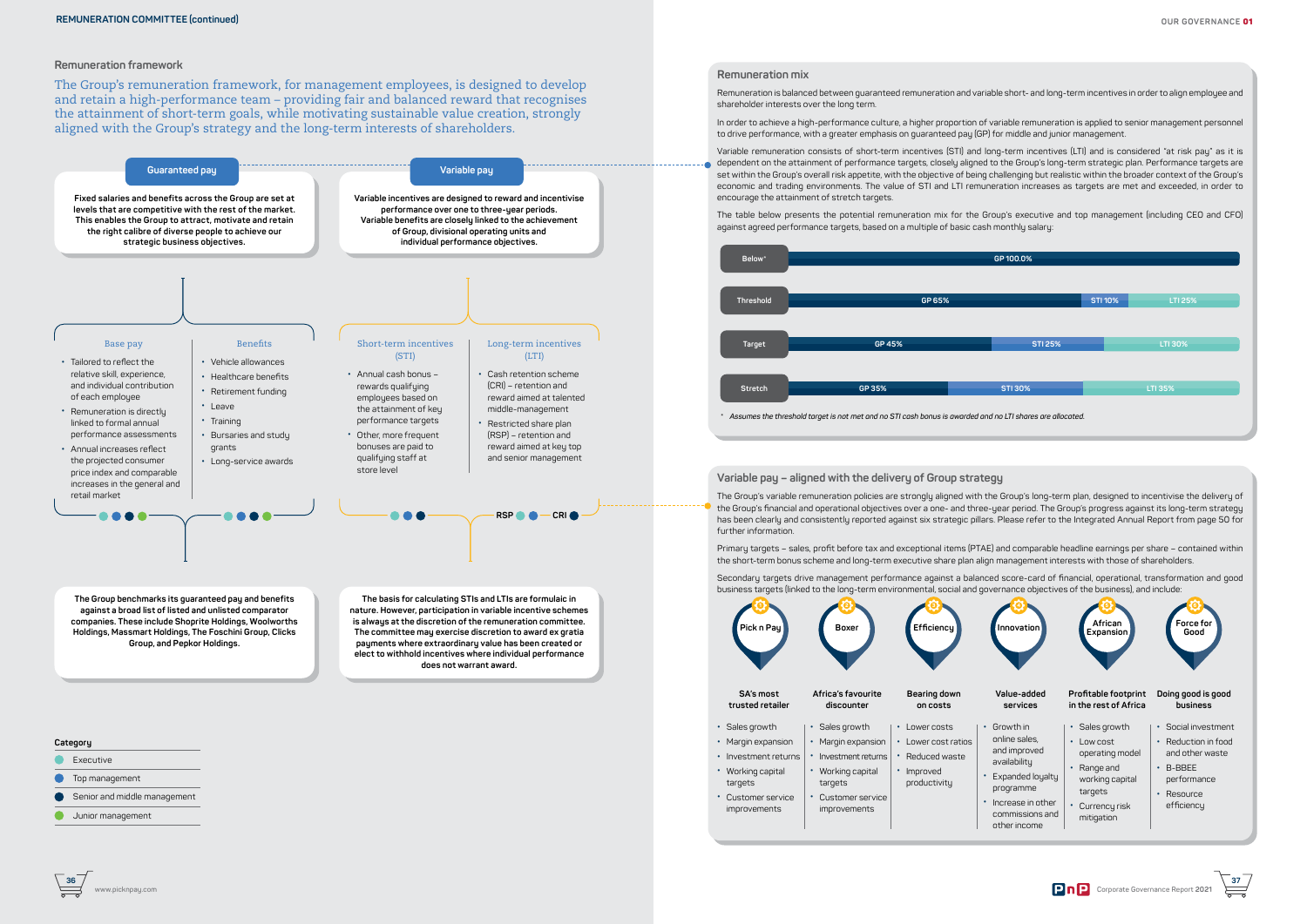

#### **Short-term incentives (STI)**

#### **Annual short-term bonus scheme**

The annual short-term bonus scheme aims to drive short-term performance in a measured and sustainable way. The scheme incentivises the achievement of the Group's financial and non-financial targets as set out in the Group's one-year plan, while retaining key skill and talent over the longer term.

#### **The Group follows a formulaic approach to the calculation of the short-term bonus:**

- **•** The Group must first attain the threshold target set by the remuneration committee for profit before tax and exceptional items (PBTAE) before any bonus is payable to the management team. This gatekeeper PBTAE target is applied at Group or divisional level as appropriate
- **•** The PBTAE target determines the maximum value of the short-term bonus pool based on a formal and transparent pay-out multiple linked to participants' basic monthly salary
- **•** The bonus pool increases as threshold, target and stretch PBTAE hurdles are met
- **•** The value of the short-term bonus paid to each participant is determined through a balanced score card of Group performance and individual key performance indicators (KPIs). Performance targets are determined and communicated to participants annually in advance.

Other, more frequent incentive bonuses are paid to qualifying staff at store level. These incentives are linked directly to short-term store performance targets, including turnover, stockholdings, shortages and waste.

#### **The following criteria apply to participation in the short-term bonus scheme:**

- **•** Approximately 1 000 management employees are eligible to participate in the short-term bonus scheme
- **•** Employees must have been in the employ of the Group for at least 4 months of the financial year measured, with the bonus applied on a pro-rata basis
- **•** Employees cannot have resigned prior to the bonus payment date (annually in May) or be completing a resignation notice period
- **•** Employees must have achieved the prescribed minimum performance level on their annual performance appraisal

#### **Other short-term bonuses**

**Long-term incentives (LTI)**

Eligibility **•** The remuneration committee awards zero-strike RSP shares to participants. The value of the award is ticipant's basic salary.

**•** The number of shares awarded to participants reflects recognised market benchmarks, each to long-term value creation, and other relevant retention and

The Group maintains a long-term cash retention scheme for middle-management employees and a long-term cash incentive scheme for our senior management team. Long-term incentives are an integral part of the Group's remuneration philosophy, to ensure the long-term retention of skilled and promising talent at all levels of management and align the interests of senior

curities Depository Participant (CSDP) on behalf of participants

 $\frac{1}{2}$  Particle of the vesting date.

executives with those of shareholders. **Cash retention incentive scheme (CRI)**

The Group introduced the CRI scheme during the year, which replaced the historic share option scheme. Please refer to page 43 for further information. The objective of the scheme is the recognition and retention of key talent at senior and middlemanagement levels, while advancing the Group's employment equity and gender equity targets. The cash award is based on a fixed multiple of each participant's monthly salary, and vests after a period of three years. Retention in a highly contested retail environment is the primary objective of the scheme and, as such, no performance conditions are attached. Vesting is only dependent on the employee remaining in the employ of the Group over the specified vesting period. If a participant leaves the employ of the Group before the end of the vesting period, all unvested cash awards will lapse (subject to good leaver provisions). Participants are identified through the Group's formal performance appraisal process, and awards are made on an annual basis – allowing for participants to receive rolling annual awards as they progress

The Group's legacy share option scheme (the 1997 employee share option scheme) was replaced by the cash retention incentive scheme (CRI) in the year under review. Please refer to page 43 for further information. The scheme remains in operation and all outstanding share options previously awarded under the scheme will vest in participants over the next 3, 5 and 7 years, under the original terms and conditions of the awards. No further share options will be awarded under this scheme.

through the Group.

**Restricted share plan (RSP)**

The Group's RSP plan recognises executive and top management employees who have a significant role to play in delivering Group strategy and ensuring the growth and sustainability of the Group. Through the attachment of performance conditions, the RSP incentivises participating employees to deliver long-term earnings growth in line with the objectives set out in the Group's long-term strategic plan. An award of shares may also be used to attract talented prospective employees, and progress the Group's transformation strategy.

40% of the pau-out multiple is subject to each participant achieving two key performance targets specific to their role within the Group, as agreed with their line manager on an annual basis and monitored through the formal performance appraisal process. The executive team are subject to a third good business key performance target linked directly to the Group's environmental, social or governance (ESG) objectives, as appropriate.

The RSP is a modernisation of the Group's (previously named) forfeitable share plan, following shareholder approval received at the AGM in August 2020 for the remuneration committee to utilise greater discretion in respect of dividend rights granted to participants. Please refer to page 43 for further information.

**•** If a participant leaves the Group before the completion of the vesting period, all shares are forfeited

to the Group's financial performance, with growth in comparable  $h$ ed for exceptional items as appropriate, as the primary

 $\theta$  on a linear, rising scale, once the threshold target has been met. reasing number of shares as earnings thresholds are met and inclusive of the applicable IFRS 2 share-based payment expense, ement over the vesting term of the forfeitable shares. The

ith the best interests of the Group and its shareholders, the to an overriding gatekeeper condition:

 $\epsilon$ ×cluding any impact from IFRS 16 liabilities) over the vesting  $\nu$ est. This ensures that the Group generates a real return for hanagement team.

over the vesting period.

of the remuneration committee, and are currently deferred until

| Eligibility            | The remuneration committee award<br>calculated as a multiple of each part<br>The number of shares awarded to pa<br>participant's individual contribution<br>attraction considerations.                                                                                                                 |
|------------------------|--------------------------------------------------------------------------------------------------------------------------------------------------------------------------------------------------------------------------------------------------------------------------------------------------------|
| Vesting                | The shares are held by a Central Se<br>over the time of the vesting period.<br>Participants cannot dispose of the<br>If a participant leaves the Group bef<br>(subject to good leaver provisions).                                                                                                     |
| Performance conditions | Performance conditions are linked t<br>headline earnings per share, adjuste<br>performance measure.<br>Performance conditions are applied<br>This allows for the vesting of an incr<br>exceeded. All growth thresholds are<br>which is charged to the income stat<br>scheme is therefore self-funding. |
| Gatekeeper clause      | To ensure that the RSP is aligned wi<br>performance conditions are subject<br>ROCE must be greater than WACC (<br>period before any RSP shares can v<br>shareholders before rewarding its m                                                                                                            |
| Ownership rights       | Participants have full voting rights o<br>Dividend rights are at the discretion<br>vesting date.                                                                                                                                                                                                       |

#### **Legacy share option scheme**

#### **Funding of share incentive schemes**

Shareholders have authorised the Board to utilise up to 63.9 million Pick n Pay Stores Limited (PIK) shares to manage the Group's employee share option and restricted share schemes, representing 13% of issued share capital.

#### **Outstanding share incentives held by employees:**

| Share options<br>Restricted and forfeitable shares |  |
|----------------------------------------------------|--|
| FSP 2018                                           |  |
| FSP 2019                                           |  |
| <b>FSP 2020</b>                                    |  |
|                                                    |  |

|                                   | <b>Millions</b> |
|-----------------------------------|-----------------|
| Share options                     | 21.9            |
| Restricted and forfeitable shares | 9.0             |
| FSP 2018                          | 2.2             |
| FSP 2019                          | 1.9             |
| FSP 2020                          | 1.2             |
| RSP 2020                          | 3.7             |

In respect of the number of new shares that can be issued to cover obligations under the employee share schemes, the two share schemes are further constrained by an aggregate limit of 5% of the issued share capital of PIK.

60% of the pay-out multiple is subject to the attainment of PBTAE and sales targets as set by the Group's remuneration committee on an annual basis. Focus on both earnings and top-line trade performance is important to ensure that the Group delivers growth in a sustainable manner.

#### **Weighting:**

| Group or divisional performance targets |     |
|-----------------------------------------|-----|
| PRTAF                                   | 60% |
| Sales                                   | 40% |



#### **Group or divisional performance weighting 60%**

#### **Weighting:**

| Individual performance targets |     |
|--------------------------------|-----|
| Individual KPI                 | 40% |
| Individual KPI                 | 40% |
| Relevant ESG KPI               | 20% |

# **Individual performance 40% weighting**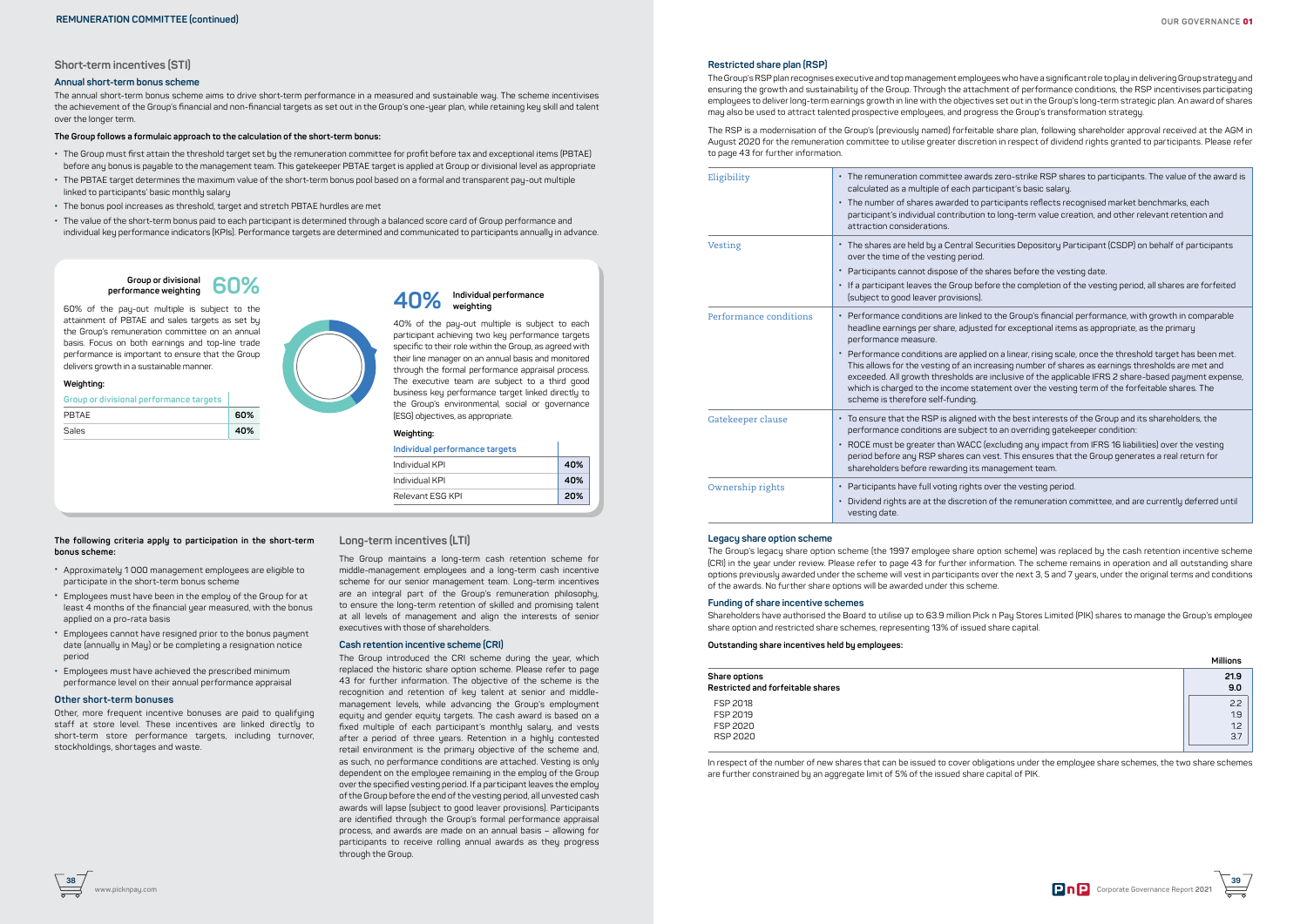

## **SECTION 3**

## **Implementation of remuneration policy**

The implementation report details the key focus areas of the remuneration committee this year, including the important decisions taken to provide fair and balanced remuneration to staff across the business in a year severely disrupted by the Covid-19 pandemic. The remuneration policies applied are consistent with the prior year, with the exception of changes made to the Group's long-term share incentive schemes as a result of engagement with shareholders. Please refer to page 32 for further information. No deviations were made in applying the remuneration policy during the year, with the exception of the accelerated vesting of certain share awards on the retirement of executive directors, as detailed on page 44. Tables are provided at the close of this section for a summary of the remuneration packages paid to executive and nonexecutive directors.

**Executive directors and senior management**

#### **Benchmarking**

The remuneration committee evaluated the overall value and composition of guaranteed pay and variable incentives in respect of the CEO, CFO and all other executive directors and senior managers. Executive and senior management remuneration is considered fair and competitive against market benchmarks, and appropriately reflects the role, experience and performance of each individual member of the Group's senior management team.

#### **CEO salary – Richard Brasher**

The CEO base salary of R10.8 million is unchanged from last year, in line with the pay freeze taken by all members of executive and senior management in FY21. The remuneration committee is satisfied that Richard's benchmarked base salary is fair in relation to the market,

and fairly reflects his extensive retail expertise and his exceptional contribution to the Group to date. Richard Brasher retired from the Group at the end of April, after a thorough and structured 4-month handover period with new CEO Pieter Boone.

#### **CEO salary – Pieter Boone**

Following a comprehensive local and international search, Pieter Boone was appointed as CEO-designate in January 2021 and took over as CEO in May 2021. Pieter is the former Chief Operating Officer of international retail Group Metro AG. A Dutch national, Pieter has broad global experience in the retail, food service and wholesale sectors, and has a strong record of delivering retail growth in challenging and emerging market economies. The remuneration committee has set Pieter Boone's base salary at R10.8 million for the FY22 financial year and is confident that this is an appropriate market-related salary and a fair reflection of the extensive skill and experience that Pieter brings to the Board and to the Group. The remuneration committee has agreed to award Pieter Boone the following RSP shares as part of his sign-on remuneration package, and to further align his interests with shareholders:

| Award date |         | Shares Vesting date |
|------------|---------|---------------------|
| June 2021  | 500 000 | June 2024           |
| June 2023  | 500 000 | June 2026           |

The shares are in addition to the Group's annual programme of incentivisation. Performance conditions will apply linked to growth in comparable headline earnings per share – which will align with the conditions contained within the annual awards to top management.



#### **Annual salary increases**

In light of the economic disruption of Covid-19, the remuneration committee agreed a salary freeze for executive directors and all members of the Group's senior and middle management team in the FY21 financial year. The savings were directed towards increases for frontline staff and colleagues at more junior employment grades.

Looking forward to FY22, the Group will continue to provide junior, entry level and non-management staff with higher salary increases relative to more senior colleagues, in recognition of the impact the tough economic climate has on many of our employees.

| Category                       | FY22 annual<br>salary % increase | FY21 annual<br>salary % increase | FY20 annual<br>salary % increase |
|--------------------------------|----------------------------------|----------------------------------|----------------------------------|
| Executive                      | 4.0%                             |                                  | 5.0%                             |
| Top management                 | 4.0%                             |                                  | 5.0%                             |
| Senior and middle management   | 4.5%                             |                                  | 6.0%                             |
| Junior management              | 5.5%                             | 5.5%                             | 7.0%                             |
| Entry level and non-management | 5.5%                             | 7.0%                             | 7.0%                             |

The average increase for NMBU employees in FY21, as governed by labour union agreements was between 4% and 8% (FY20: 7% – 10%).

#### **Short-term incentive:**

#### **FY21 annual performance bonus**

The remuneration committee determines annual financial performance targets in advance of the Group's short-term incentive bonus scheme for the coming financial year. As a result of the unprecedented disruption caused by the Covid-19 pandemic at the beginning of the FY21 financial year, the committee postponed its deliberations on short-term performance targets until the full impact of the pandemic on FY21 Group sales and earnings could reasonably be known.

The remuneration committee's assessment of appropriate short-term performance targets for the FY21 financial year took place over July to October 2020, and took the following material factors into account:

- **•** The government's risk adjusted strategy to slow the spread of the Covid-19 virus, including the duration and extent of trading restrictions over the sale of non-essential goods and services
- **•** The direct sales and margin impact of those trading restrictions, which impacted up to 20% of the Group's turnover during the more severe levels of lock-down
- **•** The impact of additional measures taken by the Group to protect the safety of its staff and customers, including reduced trading hours, limits on the numbers of customers in-store, and temporary store closures

#### **Limits applied to variable incentives**

Variable incentives are capped at the following multiples, on the achievement of stretch targets:

**Annual incentive cap – multiple of basic monthly salary\*\***

| Category          | Short-term bonus | <b>CRI</b> scheme | RSP scheme | Total    |
|-------------------|------------------|-------------------|------------|----------|
| $CEO*$            | 12 times         | n/a               | 12 times   | 24 times |
| Executive         | 8 times          | n/a               | 12 times   | 20 times |
| Top management    | 4 times          | n/a               | 6 times    | 10 times |
| Senior management | 2 times          | 2 times           | n/a        | 4 times  |
| Middle management | 1.5 times        | 1.5 times         | n/a        | 3 times  |

*\* During the year, the CEO short-term bonus multiple (at stretch) was amended from 24 times to 12 times for FY22 onwards.*

*\*\* Individual super stretch targets may be set under extraordinary circumstances, to incentivise out-performance. Where these super stretch targets are achieved, an additional bonus multiple may be awarded at the discretion of the remuneration committee - limited to an additional 12 times monthly salary for the CEO and 2 times monthly salary for all other members of management.*

#### **Service contracts and termination benefits**

Executive directors and senior management are employed in terms of the Group's standard contract of employment. They are only employed under fixed-term contracts under specific circumstances. Senior management are required to give a reasonable notice period of their intention to terminate their services, which varies from three to 12 calendar months.

Employment contracts do not provide for any exceptional benefits or compensation on the termination of employment. Certain managers who are considered key in carrying out the Group's strategy are subject to contractual restraint of trade provisions. Termination, restraint of trade payments, or retirement gratuities may be made in this regard at the discretion of the remuneration committee.

#### **Malus and claw-back**

In the event of a material misstatement of the financial statements of the Group, or of any subsidiary company within the Group, the Board is entitled to adjust (malus) or recover (claw-back) any performance-related short-term and long-term incentives previously paid to executives implicated in the misstatement, as a result of their fraud, dishonesty or negligence.

#### **Non-executive director remuneration**

The table below sets out the remuneration policies applied by the Group for the FY21 financial year for non-executive directors. These policies are applicable for the FY22 financial year and form the underlying basis for the directors' fees tabled for shareholder approval at the AGM to be held on 28 June 2021. Please refer to page 44 of Section 3 for the proposed fees for FY22.

#### **Non-executive director remuneration framework**

#### **Other benefits**

- **•** Non-executive remuneration is not linked to the performance of the Group or to the Group's share price performance
- **•** Non-executive directors do not receive performance-related bonuses and are not granted any share awards

## **Directors' fees**

#### **Chair**

- **•** The Chair's fee reflects the active role the Chair currently plays in the corporate governance of the Group and in formulating overarching strategy
- **Lead independent director and other directors**
- **•** Directors' fees are market-related, based on relevant benchmarks, commensurate with the time required for directors to fulfil their duties, and are approved by the Board and shareholders on an annual basis
- **•** Annual fees are not subject to attendance at meetings, as attendance at meetings is generally very good

#### **Consultancy fees**

**•** Should non-executive directors provide additional consultancy services to the Board and its committees, the related fees are determined and approved by the remuneration committee on an ad hoc basis, considering the nature and scope of the services rendered

#### **Other**

**•** All travel and accommodation expenses related to the work of the Board are settled by the Group

#### **Committee membership**

**•** Non-executive director fees reflect the additional responsibilities taken through the chairpersonship and membership of Board committees

#### **Approval**

- **•** Proposed fees are based on independently benchmarked data, including against retail peer companies in South Africa
- **•** The Company Secretary proposes the fees to the remuneration committee which in turn recommends the fees to the Board for final approval from shareholders
- **•** Fees paid quarterly in arrears

#### **Service contracts**

- **•** Non-executive directors do not have service contracts
- **•** Non-executive directors serve under a formal letter of appointment from the Board and are re-elected by shareholders on rotational basis. Please refer to page 7
- **•** Non-executive director services may be terminated without liability for compensation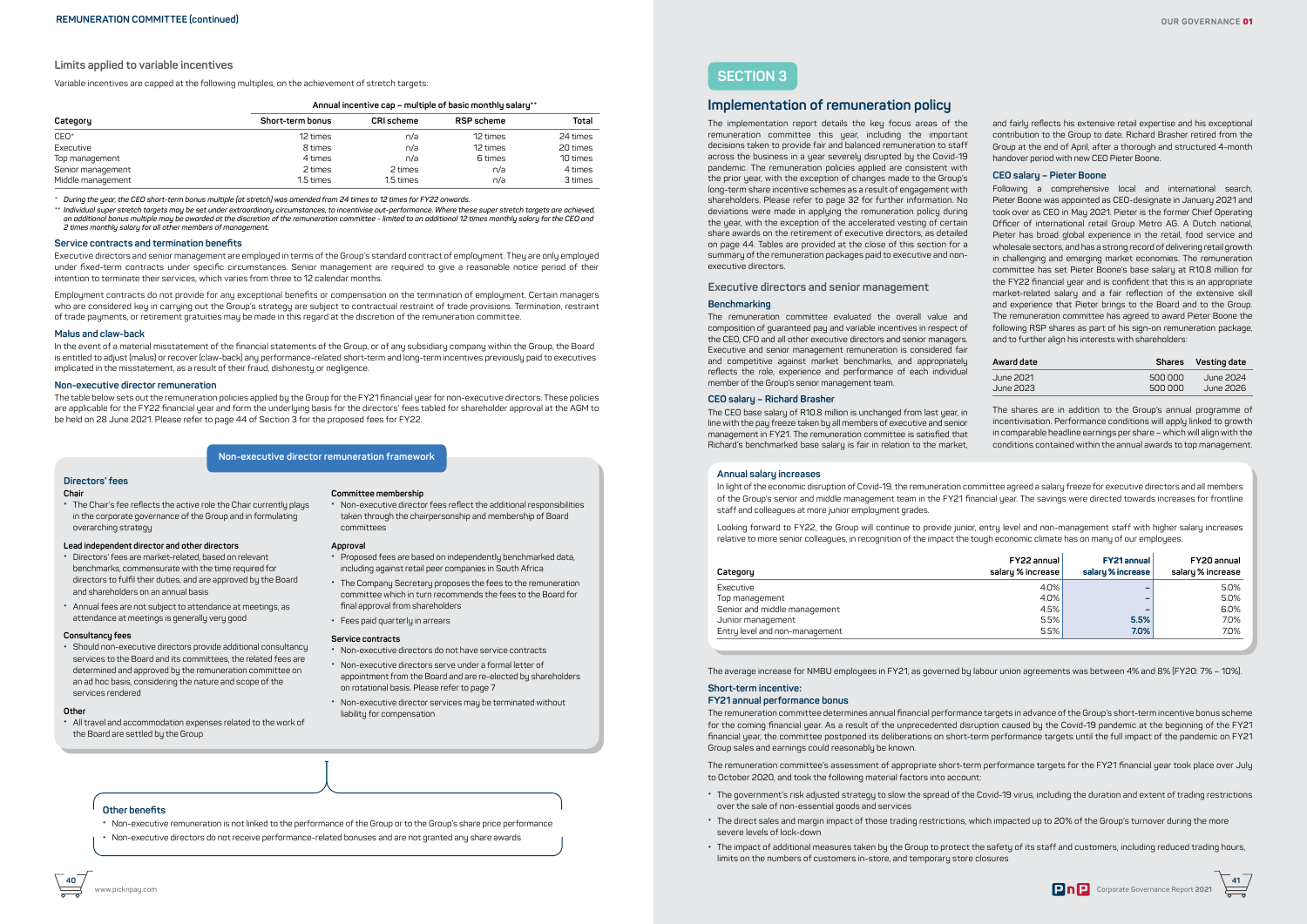

**43**



- **•** Additional operational costs incurred to strengthen hygiene, safety and security protocols
- **•** Once-off costs related to the Group's voluntary and structured severance programmes under Project Future
- **•** Targets required for the Group to maintain its momentum in a difficult trading environment

In setting fair and appropriate targets for the FY21 financial year, the remuneration committee remained cognisant of the exceptional work and remarkable commitment from teams across the Group to keep our stores open, safe and fully stocked during the crisis.

#### **The remuneration committee set its primary performance target as growth in profit before tax and exceptional items, inclusive of the cost of the performance bonus**

As described in Section 2 of this report, the Group's formal methodology in determining the value of the short-term bonuses paid to participating executives, is based on a balanced score-card of Group and individual performance. The Group's primary PBTAE threshold target must be met for a short-term bonus to be considered. Thereafter, the short-term bonus (expressed as a multiple of the executive's monthly salary) is allocated on a formulaic basis, based on each executive's delivery of relevant secondary performance targets as evaluated through a formal performance appraisal process. Please refer to page 38 for further information.

The remuneration committee carefully deliberated appropriate short-term incentive targets for the Group's management team, within the context of the significant financial impact of Covid-19, and particularly the government-imposed trading restrictions which affected up to 20% of the Group's revenue in hard lock-down.

The Group delivered PBTAE of R1 583.4 million in FY21, a 16.5% decrease on the prior year, and ahead of the required stretch target of -45%. As a result, a short-term bonus was awarded to all qualifuing management personnel, in recognition of the dedication shown in managing and mitigating the impact of the Covid-19 pandemic, and enabling the Group to deliver significant progress in a very difficult year.

#### **Short-term bonuses were allocated to executive directors as follows:**

| <b>Executive director</b> | Designation             | <b>Bonus multiple</b>   | <b>FY21</b><br>Rm | <b>FY20</b><br>Rm <sup>1</sup> |
|---------------------------|-------------------------|-------------------------|-------------------|--------------------------------|
| <b>Richard Brasher</b>    | CEO                     | 24 times monthly salary | 20.0              |                                |
| Lerena Olivier            | CFO <sup>2</sup>        | 10 times monthly salary | 4.0               |                                |
| Richard van Rensburg      | CISO                    | 8 times monthly salary  | 3.4               |                                |
| Suzanne Ackerman-Berman   | Transformation director | 8 times monthly salary  | 2.0               |                                |
| Jonathan Ackerman         | Customer director       | 8 times monthly salary  | 1.0 <sub>1</sub>  |                                |

*1 The Group did not meet its primary PBTAE performance target in FY20 and as such no short-term bonuses were paid.*

*<sup>2</sup> Lerena Olivier met her individual super stretch targets for the year, and was awarded an additional 2 times monthly salary in recognition of her performance in respect of funding and liquidity management.*

## **Short-term incentive:**

#### **FY22 annual performance bonus**

The remuneration committee will set new and appropriate short-term performance targets for the FY22, which will take into account all relevant macro-economic conditions, including ongoing uncertainty and volatility related to Covid-19.

## **Long-term incentives:**

## **Share option scheme**

The remuneration committee agreed to discontinue the Group's long-standing employee share option scheme, following a detailed evaluation of the effectiveness of the scheme, which highlighted the following concerns:

#### **The future net realisable value of outstanding share options held by employees at 28 February 2021:**

| Year                                                                            | Average<br>grant<br>price<br>R | Number of<br>options<br>000s | <b>Net</b><br>realisable<br>value <sup>1</sup><br>Rm |
|---------------------------------------------------------------------------------|--------------------------------|------------------------------|------------------------------------------------------|
| Outstanding share options may be taken up during the following financial years: |                                |                              |                                                      |
| 2022                                                                            | 50.12                          | 13 2 8 4.6                   | 20.6                                                 |
| 2023                                                                            | 63.66                          | 2426.4                       |                                                      |
| 2024                                                                            | 69.09                          | 2 170.3                      |                                                      |
| 2025                                                                            | 64.59                          | 1675.9                       |                                                      |
| 2026 and thereafter                                                             | 67.82                          | 2 3 7 0.3                    |                                                      |
| Total                                                                           |                                | 21927.5                      | 20.6                                                 |

*<sup>1</sup> The net realisable value of outstanding share options was calculated using the prevailing market share price at year-end of R51.67, less the average grant price per award*

#### **Long-term incentives: Cash retention incentive scheme (CRI)**

As detailed above, the remuneration committee introduced a cash retention scheme this year, aimed at the retention of key members of middle-management. The remuneration committee approved the inaugural award under the scheme as follows:

| Award date                      | 26 November 2020 |
|---------------------------------|------------------|
| Vesting date                    | 26 June 2023     |
| Retention period                | 31 months        |
| Number of participants          | 191              |
| Employment equity participation | 72%              |
| Female participation            | 35%              |

## **Long-term incentives:**

## **Forfeitable share plan (FSP) awards – revision of performance hurdles**

The remuneration committee utilised the discretion provided in terms of Section 8 of the FSP scheme rules, as approved by shareholders, to revise the original three-year comparable headline earnings per share (HEPS) performance targets under each scheme, to reflect the Group's changed circumstances as a result of the Covid-19 pandemic, including the longer-term impact of the pandemic on Group sales and earnings. In light of the Group's FY21 earnings performance, with comparable HEPS growth down 16.8% year-on-year, the revised targets are considered stretching, but attainable and are aligned to the Group's long-term plan.

#### **Revised three-year comparable HEPS growth target**



| Scheme                | Number of<br>shares | Number of<br>participants | Base<br>uear | Threshold | Target | Stretch | Vesting<br>date |
|-----------------------|---------------------|---------------------------|--------------|-----------|--------|---------|-----------------|
| FSP 2018              | 2.2 <sub>m</sub>    | 107                       | <b>FY18</b>  | (4%)      | (3%)   | (2%)    | June 2021       |
| FSP 20191             | 1.9 <sub>m</sub>    | 115                       | FY19         | (3%)      | 2%     | 4%      | June 2022       |
| FSP 2020 <sup>2</sup> | 1.2 <sub>m</sub>    |                           | <b>FY19</b>  | (3%)      | 2%     | 4%      | March 2022      |

*<sup>1</sup> The 150 000 shares awarded to Richard van Rensburg under FSP 2019 will early vest on 25 June 2021, as part of his agreed retirement package. Further detail provided overleaf.*

*<sup>2</sup> The 1.2 million shares awarded to Richard Brasher under FSP 2020 will early vest on 25 June 2021 as part of his agreed retirement package. Further detail provided overleaf.* 

**The Group delivered comparable HEPS of 235.42 cents in FY21, and 265.58 cents excluding once-off staff compensation costs, exceeding the stretch target set for the 2018 FSP award. As such, 2.2 million shares will be delivered to participants at the end of June 2021.** 

## **Long-term incentives:**

## **Executive award under the Group's restricted share plan (RSP)**

At the AGM in August 2020, shareholders approved an amendment to the rules of the Group's forfeitable share plan (FSP), allowing the remuneration committee discretion to defer the participants' rights to dividends under the scheme. The scheme is now referred to as the Group's restricted share plan (RSP). In issuing RSP 2020, the remuneration committee exercised its discretion and dividends will only be paid to participants on the successful vesting of the scheme, in direct proportion to the number of shares which vest. Going forward, the remuneration committee will annually consider if dividends will be withheld on shares which ultimately do not vest.

The remuneration committee awarded the following RSP shares to executive directors and senior management during the FY21 financial year. The shares are held by a CSDP on behalf of the participants, and delivery is dependent on the attainment of performance targets linked to the growth in headline earnings per share.

|          |                  |                                  |              | Three-year comparable HEPS growth target |        |         |                 |
|----------|------------------|----------------------------------|--------------|------------------------------------------|--------|---------|-----------------|
| Scheme   | Number of        | Number of<br>shares participants | Base<br>uear | Threshold                                | Target | Stretch | Vesting<br>date |
| RSP 2020 | 3.7 <sub>m</sub> | 142                              | <b>FY20</b>  | 2%                                       | 4%     | 6%      | June 2023       |

- **•** Alignment with shareholder interests shareholders expressed concern at the inclusion of senior and executive management in the broad-based retention scheme, without performance conditions attached to the share options awarded
- **•** Reduced value of the scheme the sustained underperformance of the South African equity market over the past five years had led to 65% or 15 million of the outstanding share options held by employees having little or no value at the end of FY20, notwithstanding the solid earnings performance delivered by the Group over the same period. The lack of value within the scheme rendered it ineffective as a retention mechanism
- **•** Simplicity employees at lower levels of management have demonstrated a preference for cash incentives over more complex share-based incentives
- **•** Cost of the scheme the scheme was more costly for the Group than a cash-incentive scheme, without delivering the commensurate value to participants
- **•** Volatility in the Group's tax rate the significant reduction in the value of the Group's employee share option obligations over recent years had resulted in the reversal of related deferred tax assets, and a material increase in the Group's tax rate

The introduction of a more modern and cost-effective cash retention scheme, aimed at the retention of key members of middle management, addresses the issues highlighted above.

No further share options will be awarded. Outstanding share options previously awarded under the Group's employee share option scheme will vest in participants over the next 3, 5 and 7 years, under the original terms and conditions of the scheme.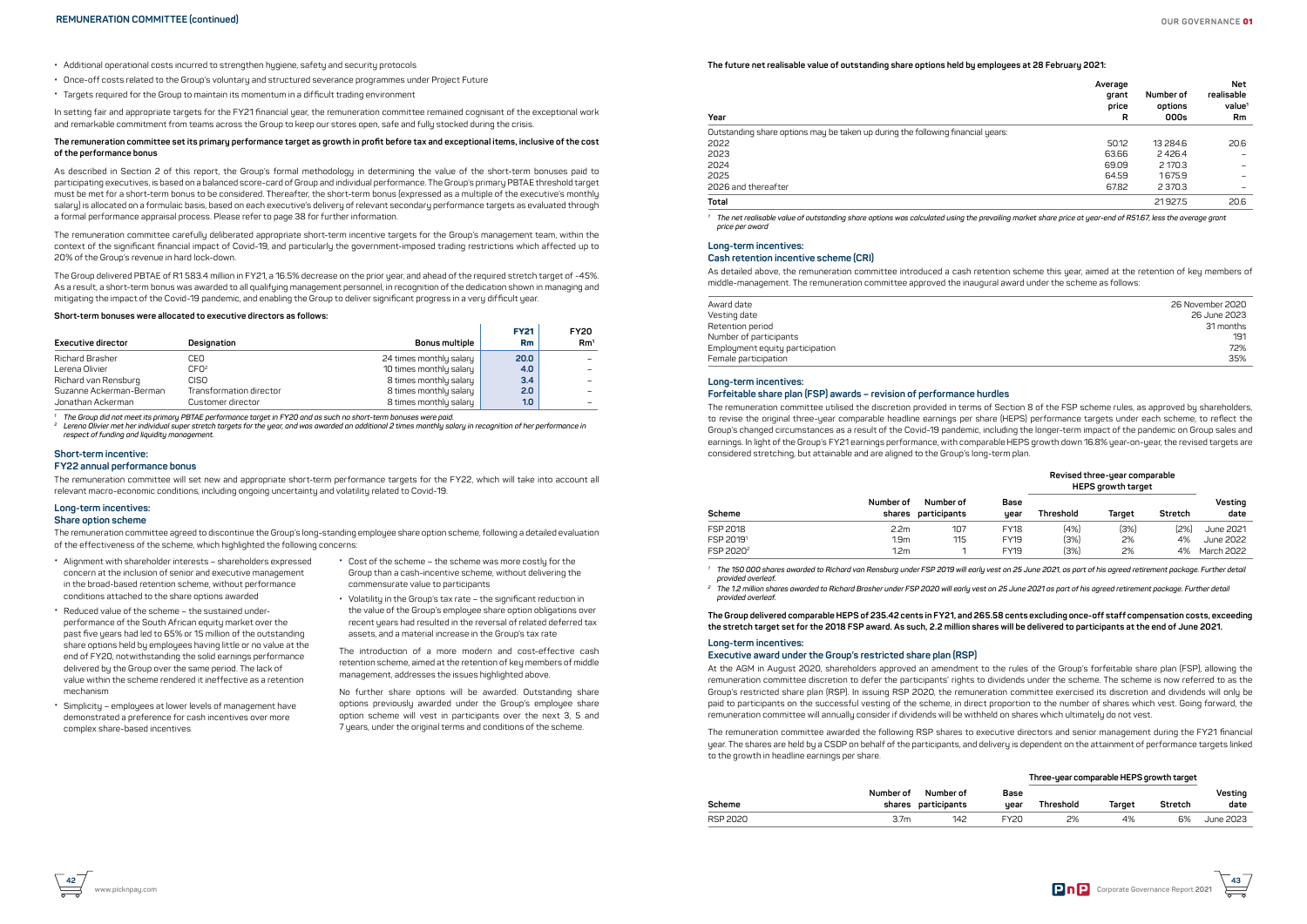



#### **Executive retirement – CEO Richard Brasher**

#### Acceleration of share incentives

CEO Richard Brasher did not participate in the Group's FSP 2019 award as a result of his planned retirement. Given Richard's unwavering commitment to the Group in the postponement of his retirement, and his exceptional leadership throughout the Covid-19 crisis, the remuneration committee awarded him 1.2 million FSP shares in 2020. Following the appointment of his successor, allowing Richard to retire in April 2021, the remuneration committee accelerated the vesting of FSP 2020. The shares will vest in full in June 2021.

#### Retirement gratuity

The remuneration committee awarded Richard Brasher an award of R5.0 million on his retirement in April 2021. The award is in recognition of the key role Richard Brasher has played in formulating and delivering Group strategy over the past eight years, his guidance in developing and executing Project Future, and his effective operational response to the Covid-19 crisis.

#### **Executive retirement – CISO Richard van Rensburg**

#### Acceleration of share incentives

The remuneration committee accelerated the vesting of the 150 000 FSP shares awarded to CISO Richard van Rensburg in 2019. The shares will vest in full in June 2021. The 2019 award, and the early delivery thereof, recognises Richard's significant contribution over the past 11 years in building the Group's efficient, effective and modern systems infrastructure.

#### Retirement gratuity

In setting the Chair's proposed annual fee of R4.9 million in respect of FY22, the remuneration committee considered the active role the Chair plays in the corporate governance of the Group and in formulating overarching strategy for the individual subsidiary companies within the Group. The Chair does not play a day-today role in the executive management and administration of the business, but does make himself available to the executive team in an advisory capacity. Gareth Ackerman is recused from all discussions in respect of his annual remuneration.

The remuneration committee awarded Richard van Rensburg an award of R5.0 million on his retirement in March 2021. The award recognises Richard van Rensburg's management of a number of the Group's growth initiatives over recent years, including the expansion of the Group's value-added services business, the development and roll-out of the Group's market stores, and the expansion of the Group's online offer.

#### **Malus and claw-back**

No incidents were identified in the FY21 financial year.

#### **Non-executive directors**

The remuneration committee reviewed and recommended nonexecutive director remuneration to the Board, for shareholder approval at the AGM on 28 June 2021.

In light of the impact that Government measures, implemented to contain the spread of the Covid-19 pandemic, had on the Group's trading environment, coupled with the significant financial impact of the pandemic on customers and staff, the Chair of the Board and all non-executive directors waived their right to CPI-linked and shareholder-approved fee increases in the FY21 year. All FY21 non-executive director remuneration was left unchanged from that received in FY20.

#### **Chair of the Board**

# **Total remuneration of executive directors and prescribed officer**

| Director                                                                   | Designation                | <b>Base</b><br>salary<br><b>R'000</b> | <b>Retire-</b><br>ment<br>and<br>medical<br>contri-<br><b>butions</b><br><b>R'000</b> | and other<br><b>benefits</b><br><b>R'000</b> | <b>Fringe Total fixed</b><br>remune-<br>ration<br><b>R'000</b> | Short-term<br>perfor-<br>bonus <sup>4</sup><br><b>R'000</b> | mance Retirement<br>qratuity <sup>5</sup><br><b>R'000</b> | <b>Total</b><br>remune-<br>ration<br><b>R'000</b> | Long-term<br>share<br>awards -<br>current<br>year <sup>6</sup><br><b>R'000</b> | Long-term<br>share<br>awards<br>accelerated<br>on retire-<br>ment <sup>6</sup><br><b>R'000</b> |
|----------------------------------------------------------------------------|----------------------------|---------------------------------------|---------------------------------------------------------------------------------------|----------------------------------------------|----------------------------------------------------------------|-------------------------------------------------------------|-----------------------------------------------------------|---------------------------------------------------|--------------------------------------------------------------------------------|------------------------------------------------------------------------------------------------|
| <b>FY21</b>                                                                |                            |                                       |                                                                                       |                                              |                                                                |                                                             |                                                           |                                                   |                                                                                |                                                                                                |
| Richard Brasher <sup>1</sup> CEO<br>Lerena Olivier                         | <b>CFO</b>                 | 10836.0<br>4 160.0                    | 981.6<br>398.4                                                                        | 310.9<br>337.2                               | 12 12 8.5<br>4895.6                                            | 20 000.0<br>4 0 0 0.0                                       | 5000.0                                                    | 37 128.5<br>8895.6                                | 74 611.1<br>4 8 2 2.8                                                          | 41 251.4                                                                                       |
| Richard van                                                                |                            |                                       |                                                                                       |                                              |                                                                |                                                             |                                                           |                                                   |                                                                                |                                                                                                |
| Rensburg <sup>5</sup>                                                      | <b>CISO</b>                | 5040.0                                | 436.5                                                                                 | 327.6                                        | 5 804.1                                                        | 3 3 6 0.0                                                   | 5000.0                                                    | 14 164.1                                          | 5 3 1 0.9                                                                      | 5 3 2 4.5                                                                                      |
| Suzanne                                                                    |                            |                                       |                                                                                       |                                              |                                                                |                                                             |                                                           |                                                   |                                                                                |                                                                                                |
| Ackerman-<br>Berman                                                        | Transformation<br>director | 3024.0                                | 281.0                                                                                 | 285.7                                        | 3590.7                                                         | 2000.0                                                      |                                                           | 5 5 9 0.7                                         | 1451.7                                                                         |                                                                                                |
| Jonathan                                                                   | Customer                   |                                       |                                                                                       |                                              |                                                                |                                                             |                                                           |                                                   |                                                                                |                                                                                                |
| Ackerman                                                                   | director                   | 1512.0                                | 270.7                                                                                 | 278.6                                        | 2061.3                                                         | 1000.0                                                      |                                                           | 3061.3                                            | 759.0                                                                          |                                                                                                |
| Total remuneration                                                         |                            | 24 572.0 2 368.2                      |                                                                                       | 1540.0                                       | 28 480.2                                                       | 30 360.0                                                    | 10 000.0                                                  | 68 840.2                                          | 86955.5                                                                        | 46 575.9                                                                                       |
| Prescribed officer Designation<br><b>FY21</b><br>Pieter Boone <sup>1</sup> | CEO-designate              | 1784.5                                | 154.5                                                                                 | 506.5                                        | 2 4 4 5.5                                                      |                                                             |                                                           | 2445.5                                            |                                                                                |                                                                                                |
| <b>Director</b><br><b>FY20</b>                                             | Designation                |                                       |                                                                                       |                                              |                                                                |                                                             |                                                           |                                                   |                                                                                |                                                                                                |
| Richard Brasher CEO<br>Aboubakar                                           |                            | 10 707.0                              | 968.0                                                                                 | 742.5                                        | 12 417.5                                                       |                                                             | $\overline{\phantom{0}}$                                  | 12 417.5                                          | 4551.7                                                                         |                                                                                                |
| Jakoet <sup>2</sup>                                                        | CFO - retired              | 2 711.3                               | 52.8                                                                                  | 1348.4                                       | 4 1 12.5                                                       | $\overline{a}$                                              | $\qquad \qquad -$                                         | 4 112.5                                           | 1813.4                                                                         | 860.2                                                                                          |
| Lerena Olivier <sup>3</sup>                                                | <b>CFO</b>                 | 1896.2                                | 182.4                                                                                 | 169.7                                        | 2 2 4 8 . 3                                                    |                                                             | $\qquad \qquad -$                                         | 2 2 4 8 .3                                        | 285.2                                                                          |                                                                                                |
| Richard van                                                                |                            |                                       |                                                                                       |                                              |                                                                |                                                             |                                                           |                                                   |                                                                                |                                                                                                |
| Rensburg<br>Suzanne                                                        | <b>CISO</b>                | 4980.0                                | 431.3                                                                                 | 327.6                                        | 5738.9                                                         |                                                             | $\overline{\phantom{0}}$                                  | 5738.9                                            | (637.8)                                                                        |                                                                                                |
| Ackerman-<br>Berman                                                        | Transformation<br>director | 2922.3                                | 276.8                                                                                 | 289.6                                        | 3488.7                                                         | $\overline{\phantom{0}}$                                    | $\qquad \qquad -$                                         | 3488.7                                            | (791.6)                                                                        |                                                                                                |
| Jonathan<br>Ackerman                                                       | Customer<br>director       | 1494.0                                | 271.6                                                                                 | 298.1                                        | 2063.7                                                         |                                                             |                                                           | 2063.7                                            | [234.7]                                                                        |                                                                                                |
| Total remuneration                                                         |                            | 24 710.8                              | 2 18 2.9                                                                              | 3 175.9                                      | 30069.6                                                        | -                                                           | $\qquad \qquad -$                                         | 30 069.6                                          | 4986.2                                                                         | 860.2                                                                                          |

<sup>3</sup> The corporate finance committee is an ad hoc committee. The fees payable are determined in relation to the number of meetings held during the financial *period but will not be more than the annual proposed fee.* 

- *<sup>1</sup> Richard Brasher retired at the end of April 2021 and was succeeded by Pieter Boone who was appointed as CEO designate in January 2021.*
- <sup>2</sup> Aboubakar Jakoet retired as an executive director and was appointed as a non-executive director of Pick n Pay Stores Limited on 6 September 2019. On retirement, *outstanding leave encashment and the settlement of outstanding employee loans resulted in additional fringe and other benefits received during the year.*
- *<sup>3</sup> Lerena Olivier was appointed as an executive director of Pick n Pay Stores Limited on 6 September 2019.*
- *<sup>4</sup> The Group achieved its performance target for the FY21 financial year, and a bonus was paid to all participating employees. Please refer to page 42. The shortterm performance targets were not met in FY20 and no bonus was paid in the prior year.*
- *<sup>5</sup> Richard Brasher and Richard van Rensburg have retired from the Group, effective end April 2021 and end March 2021 respectively. Retirement gratuities were paid in recognition of their exemplary service to the Group. Please refer to page 44.*
- *<sup>6</sup> The long-term share awards expense or recoupment is determined in accordance with IFRS 2 Share-Based Payments, and reflects the current year's charge recorded in the Group's statement of comprehensive income and statement of changes in equity. The fair value of share awards are determined at grant date, and are recognised in the statement of comprehensive income and statement of changes in equity over the period during which the employee becomes unconditionally entitled to the award (the vesting period). Long-term share awards will vest in the future only if all the vesting criteria set out in the rules of the 1997 employee share options scheme and the restricted share plan (RSP) are met. Dependent on the nature of the vesting criteria, long-term share awards expense may be reversed and recouped by the Group if the vesting criteria are not met. During the prior year, certain vesting criteria relating to FSP awards with a vesting date of 25 June 2020 were not met. As a result, approximately 70% of the cumulative long-term share awards were forfeited and the expense relating to this FSP allocation was recouped by the Group.*

#### **Non-executive directors**

Shareholders approved the FY22 directors' fees at the AGM held in August 2020, agreeing that the FY21 fees be increased by CPI for the 2022 annual financial period.

Non-executive director fees (excluding value-added tax) for the current and proposed periods are as follows:

|                                                                           | <b>Proposed</b><br>2022<br>R | Actual<br>2021<br>R | %<br>change |
|---------------------------------------------------------------------------|------------------------------|---------------------|-------------|
| Chair of the Board                                                        | 4893000                      | 4660000             | 5.0%        |
| Lead independent non-executive director                                   | 152000                       | 145 000             | 4.8%        |
| Non-executive director                                                    | 457000                       | 435 000             | 5.1%        |
| Chair of the audit, risk and compliance committee                         | 394 000                      | 375 000             | 5.1%        |
| Member of the audit, risk and compliance committee                        | 152000                       | 145 000             | 4.8%        |
| Chair of the remuneration committee                                       | 210 000                      | 200 000             | 5.0%        |
| Member of the remuneration committee                                      | 99000                        | 94 500              | 4.8%        |
| Member of the nominations and corporate governance committee <sup>1</sup> | 94 500                       | 90,000              | 5.0%        |
| Member of the social and ethics committee <sup>2</sup>                    | 99 000                       | 94 500              | 4.8%        |
| Chair of the corporate finance committee <sup>3</sup>                     | 210 000                      | 200 000             | 5.0%        |
| Member of the corporate finance committee <sup>3</sup>                    | 142000                       | 135 000             | 5.2%        |
| Trustee of the employee share purchase trust                              | 44 000                       | 42000               | 4.8%        |

*<sup>1</sup> The nominations and corporate governance committee is chaired by the Chair of the Board, who does not receive an additional fee for chairing this committee.*

*<sup>2</sup> The Chair of the social and ethics committee is an executive director and does not receive an additional fee for chairing this committee.*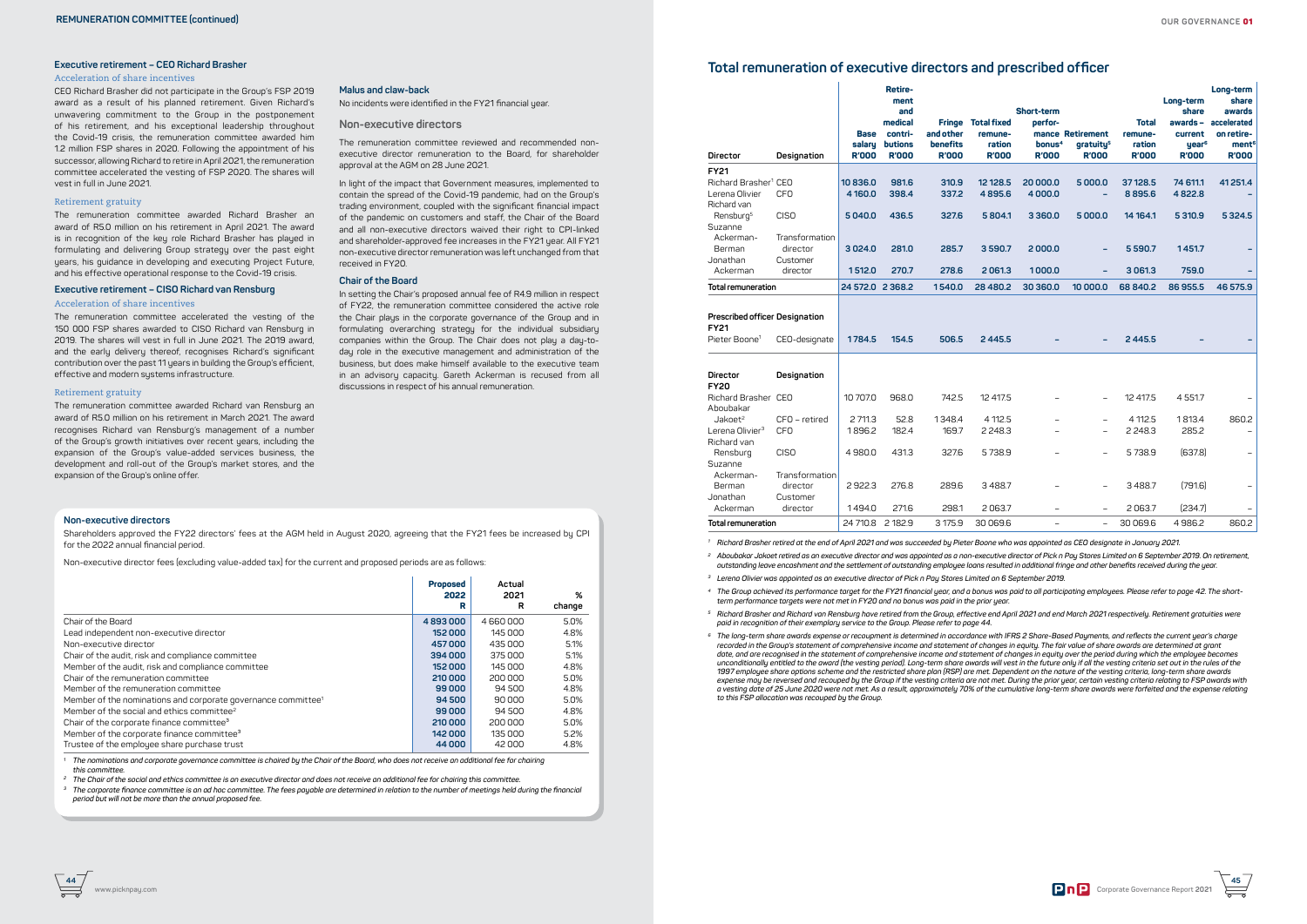



# **Share awards held by executive directors**

| <b>FY21</b>            | <b>Calendar</b><br>year<br>granted | <b>Award</b><br>grant<br>price<br>R | <b>Balance</b><br>held at<br>1 March<br>2020 | Forfeits <sup>1</sup> | Granted/<br><i><b><u><u><b>I</b>exercised</u></u></b></i> | <b>Exercise</b><br>R | <b>Balance</b><br>held at<br>price 28 February<br>2021 | <b>Shares</b><br>and share<br>options to be<br>delivered post<br>28 February<br>20212 | <b>Available</b><br>for take-up |
|------------------------|------------------------------------|-------------------------------------|----------------------------------------------|-----------------------|-----------------------------------------------------------|----------------------|--------------------------------------------------------|---------------------------------------------------------------------------------------|---------------------------------|
| <b>Richard Brasher</b> |                                    |                                     |                                              |                       |                                                           |                      |                                                        |                                                                                       |                                 |
| Forfeitable share plan | 2017                               | nil                                 | 400 000                                      | (280000)              | (120000)                                                  | 51.81                |                                                        |                                                                                       | n/a                             |
|                        | 2018                               | nil                                 | 1000000                                      |                       |                                                           | ۰                    | 1000000                                                | [1000000]                                                                             | <b>June 2021</b>                |
|                        | 2020                               | nil                                 |                                              | $\equiv$              | 1200 000                                                  |                      | 1200000                                                | (1200000)                                                                             | <b>June 2021</b>                |
|                        |                                    |                                     | 1400000                                      | (280000)              | 1080000                                                   |                      | 2 200 000                                              | (2200000)                                                                             |                                 |
| Lerena Olivier         |                                    |                                     |                                              |                       |                                                           |                      |                                                        |                                                                                       |                                 |
| Share options          | 2019                               | 58.05                               | 80000                                        |                       |                                                           |                      | 80000                                                  | -                                                                                     | September 2022                  |
|                        | 2019                               | 58.05                               | 60000                                        |                       |                                                           | ۰                    | 60000                                                  |                                                                                       | September 2024                  |
|                        | 2019                               | 58.05                               | 60000                                        |                       |                                                           |                      | 60000                                                  |                                                                                       | September 2026                  |
| Forfeitable share plan | 2017<br>2018                       | nil<br>nil                          | 60000<br>20 000                              | -                     | [60000]                                                   | 51.81<br>-           | 20 000                                                 | (20000)                                                                               | <b>June 2021</b>                |
|                        | 2019                               | nil                                 | 100 000                                      |                       |                                                           |                      | 100 000                                                |                                                                                       | <b>June 2022</b>                |
| Restricted share plan  | 2020                               | nil                                 |                                              | -                     | 120000                                                    |                      | 120000                                                 |                                                                                       | <b>June 2023</b>                |
|                        |                                    |                                     | 380000                                       | -                     | 60000                                                     |                      | 440 000                                                | (20000)                                                                               |                                 |
| Richard van Rensburg   |                                    |                                     |                                              |                       |                                                           |                      |                                                        |                                                                                       |                                 |
| Share options          | 2016                               | 31.14                               | 487464                                       |                       |                                                           |                      | 487464                                                 | (487 464)                                                                             | n/a                             |
| Forfeitable share plan | 2017                               | nil                                 | 140 000                                      | (98000)               | [42000]                                                   | 51.81                |                                                        |                                                                                       | n/a                             |
|                        | 2018                               | nil                                 | 30 000                                       |                       |                                                           |                      | 30 000                                                 | (30000)                                                                               | <b>June 2021</b>                |
|                        | 2019                               | nil                                 | 150 000                                      |                       |                                                           |                      | 150 000                                                | (150000)                                                                              | <b>June 2021</b>                |
|                        |                                    |                                     | 807464                                       | (98000)               | (42000)                                                   |                      | 667464                                                 | [667 464]                                                                             |                                 |
| Suzanne Ackerman-      |                                    |                                     |                                              |                       |                                                           |                      |                                                        |                                                                                       |                                 |
| Berman                 |                                    |                                     |                                              |                       |                                                           |                      |                                                        |                                                                                       |                                 |
| Forfeitable share plan | 2017                               | nil                                 | 80000<br>15 000                              | [56000]               | [24000]                                                   | 51.81                |                                                        | (15000)                                                                               | n/a<br><b>June 2021</b>         |
|                        | 2018<br>2019                       | nil<br>nil                          | 15000                                        |                       |                                                           |                      | 15000<br>15 000                                        | -                                                                                     | <b>June 2022</b>                |
| Restricted share plan  | 2020                               | nil                                 |                                              | ۰                     | 60000                                                     |                      | 60000                                                  |                                                                                       | <b>June 2023</b>                |
|                        |                                    |                                     | 110 000                                      | [56000]               | 36 000                                                    |                      | 90 000                                                 | (15000)                                                                               |                                 |
| Jonathan Ackerman      |                                    |                                     |                                              |                       |                                                           |                      |                                                        |                                                                                       |                                 |
| Forfeitable share plan | 2017                               | nil                                 | 40000                                        | (28000)               | [12000]                                                   | 51.81                |                                                        |                                                                                       | n/a                             |
|                        | 2018                               | nil                                 | 8000                                         |                       |                                                           |                      | 8000                                                   | (8000)                                                                                | <b>June 2021</b>                |
|                        | 2019                               | nil                                 | 8000                                         |                       |                                                           |                      | 8000                                                   | ۳                                                                                     | <b>June 2022</b>                |
| Restricted share plan  | 2020                               | nil                                 |                                              |                       | 30 000                                                    |                      | 30 000                                                 |                                                                                       | <b>June 2023</b>                |
|                        |                                    |                                     | 56000                                        | (28000)               | 18 000                                                    |                      | 46 000                                                 | (8 000)                                                                               |                                 |

*<sup>1</sup> The Group did not meet its three-year comparable HEPS target required for the full vesting of the 2017 FSP award, and as such a portion of the outstanding shares were forfeited at the discretion of the remuneration committee.* 

*<sup>2</sup> The Group delivered its three-year performance target for the successful delivery of the 2018 FSP award. All shares will be delivered to participants at the end of June 2021. Please refer to page 43 for further information. Furthermore, the 2019 and 2020 share awards held by Richard Brasher and Richard van Rensburg will be early delivered in June 2021 as part of their agreed retirement package. Please refer to page 44 for further information.*

# **Total remuneration of non-executive directors**

|                                      |                    | <b>Lead</b>                  |                           |              | <b>Nomination</b><br>and                                         |                             |                                   |                                   |
|--------------------------------------|--------------------|------------------------------|---------------------------|--------------|------------------------------------------------------------------|-----------------------------|-----------------------------------|-----------------------------------|
|                                      | Directors'<br>fees | indepen-<br>dent<br>director | <b>Audit</b><br>committee | Remune-      | corporate<br>ration governance<br>committee committees committee | <b>Social and</b><br>ethics | <b>Employee</b><br>share<br>trust | <b>Total</b><br>remune-<br>ration |
| <b>Director</b>                      | <b>R'000</b>       | <b>R'000</b>                 | <b>R'000</b>              | <b>R'000</b> | <b>R'000</b>                                                     | <b>R'000</b>                | <b>R'000</b>                      | <b>R'000</b>                      |
| <b>FY21</b>                          |                    |                              |                           |              |                                                                  |                             |                                   |                                   |
| Gareth Ackerman                      | 4660.0             | -                            |                           |              |                                                                  |                             | -                                 | 4660.0                            |
| Haroon Bhorat <sup>1</sup>           | 362.5              | -                            |                           | 55.1         | 52.5                                                             |                             | -                                 | 470.1                             |
| Mariam Cassim <sup>1</sup>           | 362.5              | -                            | 120.8                     |              |                                                                  |                             | -                                 | 483.3                             |
| David Friedland                      | 435.0              | -                            | 145.0                     |              | 90.0                                                             |                             | -                                 | 670.0                             |
| Hugh Herman <sup>2</sup>             | 435.0              |                              | 145.0                     | 200.0        |                                                                  |                             | 42.0                              | 822.0                             |
| Aboubakar Jakoet                     | 435.0              |                              |                           | 94.5         |                                                                  | 94.5                        | 42.0                              | 666.0                             |
| Alex Mathole <sup>3</sup>            | 181.3              | -                            |                           |              | 37.5                                                             | 39.4                        | -                                 | 258.2                             |
| Audrey Mothupi <sup>4</sup>          | 435.0              | -                            | 145.0                     | 94.5         | 90.0                                                             | -                           | 42.0                              | 806.5                             |
| David Robins                         | 435.0              |                              |                           |              |                                                                  | 94.5                        |                                   | 529.5                             |
| Annamarie van der Merwe <sup>5</sup> | 253.8              |                              |                           |              | 52.5                                                             | 55.1                        |                                   | 361.4                             |
| Jeff van Rooyen                      | 435.0              | 145.0                        | 375.0                     | 94.5         | 90.0                                                             | -                           | 42.0                              | 1181.5                            |
| <b>Total remuneration</b>            | 8 4 3 0.1          | 145.0                        | 930.8                     | 538.6        | 412.5                                                            | 283.5                       | 168.0                             | 10 908.5                          |
| <b>FY20</b>                          |                    |                              |                           |              |                                                                  |                             |                                   |                                   |
| Gareth Ackerman                      | 4660.0             | -                            |                           |              |                                                                  |                             | $\qquad \qquad -$                 | 4660.0                            |
| David Friedland                      | 435.0              |                              | 145.0                     |              | 90.0                                                             |                             |                                   | 670.0                             |
| Hugh Herman                          | 435.0              | 145.0                        | 145.0                     | 200.0        |                                                                  |                             | 42.0                              | 967.0                             |
| Alex Mathole                         | 435.0              |                              |                           |              | 90.0                                                             | 94.5                        |                                   | 619.5                             |
| Audrey Mothupi                       | 435.0              | -                            | 145.0                     | 94.5         | 90.0                                                             | $\qquad \qquad$             | 42.0                              | 806.5                             |
| Aboubakar Jakoet <sup>6</sup>        | 217.5              | $\overline{\phantom{0}}$     |                           | 47.3         |                                                                  | 47.2                        | 21.0                              | 333.0                             |
| David Robins                         | 435.0              |                              |                           |              |                                                                  | 94.5                        |                                   | 529.5                             |
| Jeff van Rooyen                      | 435.0              | $\overline{\phantom{0}}$     | 375.0                     | 94.5         | 90.0                                                             | $\overline{\phantom{0}}$    | 42.0                              | 1036.5                            |
| <b>Total remuneration</b>            | 7487.5             | 145.0                        | 810.0                     | 436.3        | 360.0                                                            | 236.2                       | 147.0                             | 9622.0                            |

*1 Appointed May 2020*

*2 Retired as Chair of the remuneration committee effective 28 February 2021*

*3 Retired August 2020*

*4 Appointed as Chair of the remuneration committee effective 1 March 2021*

*5 Appointed August 2020*

*6 Appointed September 2019*